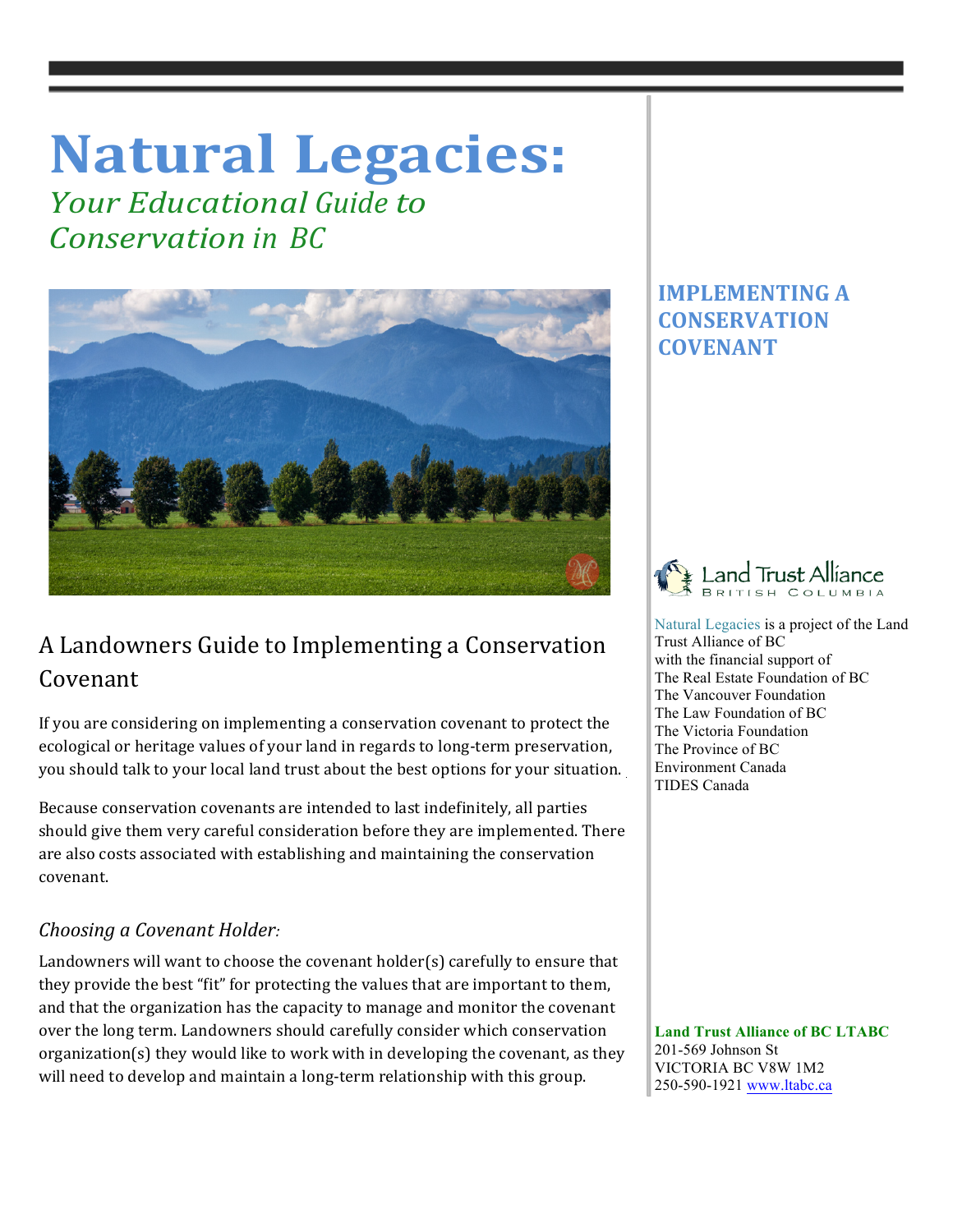The B.C. Minister of Environment has the authority to designate "any person" as a covenant holder under the *Land* Title Act. Potential covenant holders include:

- $\triangleright$  Local governments (municipalities, regional districts and the Islands Trust Fund);
- $\triangleright$  The Crown or a Crown corporation or agency;
- $\triangleright$  A local non-government conservation organization (such as a local land trust or conservancy);
- $\triangleright$  A provincial or national conservation organization (such as the Nature Conservancy of Canada); or
- $\triangleright$  Any other person designated by the Minister of Environment

In practice, it may be helpful to have two covenant holders (in addition to the landowner), creating greater security in case one of the organizations is not able to fulfill its obligations

Landowners should carefully review the goals and track record of the organization they wish to partner with. Do you prefer a local organization with people you know, or a provincial or national organization?

#### **Steps in Developing a Conservation Covenant:**

- 1. Before you enter into a conservation covenant:
	- a) Identify the values you wish to protect and which conservation organization(s) you intend to work with as a covenant holder.
	- b) With the proposed covenant holder, discuss whether a conservation covenant is the best tool for achieving long term protection.
	- c) Discuss the area of land that the covenant will apply to (all of the property or just some of it).
	- d) Identify the types of management practices that will best protect the values of the covenant area.
	- e) Determine your expectations if and when you no longer own the land (if you move or die).
	- f) Discuss the legal advice that you will need to get (this must be independent legal advice).
	- g) Discuss the financial considerations. Who is paying for legal and financial advice, appraisals, land title fees, etc.? Will there be a stipend to the covenant holder
- 2. The landowner should also get independent advice on the possible legal and tax implications of covenanting the property at an early stage.
- 3. In developing the conservation covenant, there will be a need to conduct an environmental assessment and survey of the property in order to prepare baseline information showing the site condition. There should also be an appraisal of the property value for tax purposes.

Additional steps may be required if the land is in the Agricultural Land Reserve or if there is an outstanding mortgage on the property.

- 4. The landowner and covenant holder will then negotiate a draft agreement, including a management plan and management agreement, which each party can check with their legal and financial advisors.
- 5. Once the conservation covenant is executed, it will be registered at the Land Titles Office and remain on the title of the property.

For information on preparing baseline inventories see the *LTABC Guide to Baseline Inventories* http://ltabc.ca/images/LTABC\_Guide\_to\_Baseline\_Inventories\_2006.pdf

## *Useful Resources:*

West Coast Environmental Law website on conservation covenants http://wcel.org/conservation-covenants -

West Coast Environmental Law. 2000. Greening Your Title: A Guide to Best Practices for Conservation Covenants http://wcel.org/sites/default/files/publications/Greening%20Your%20Title.pdf – a comprehensive and detailed